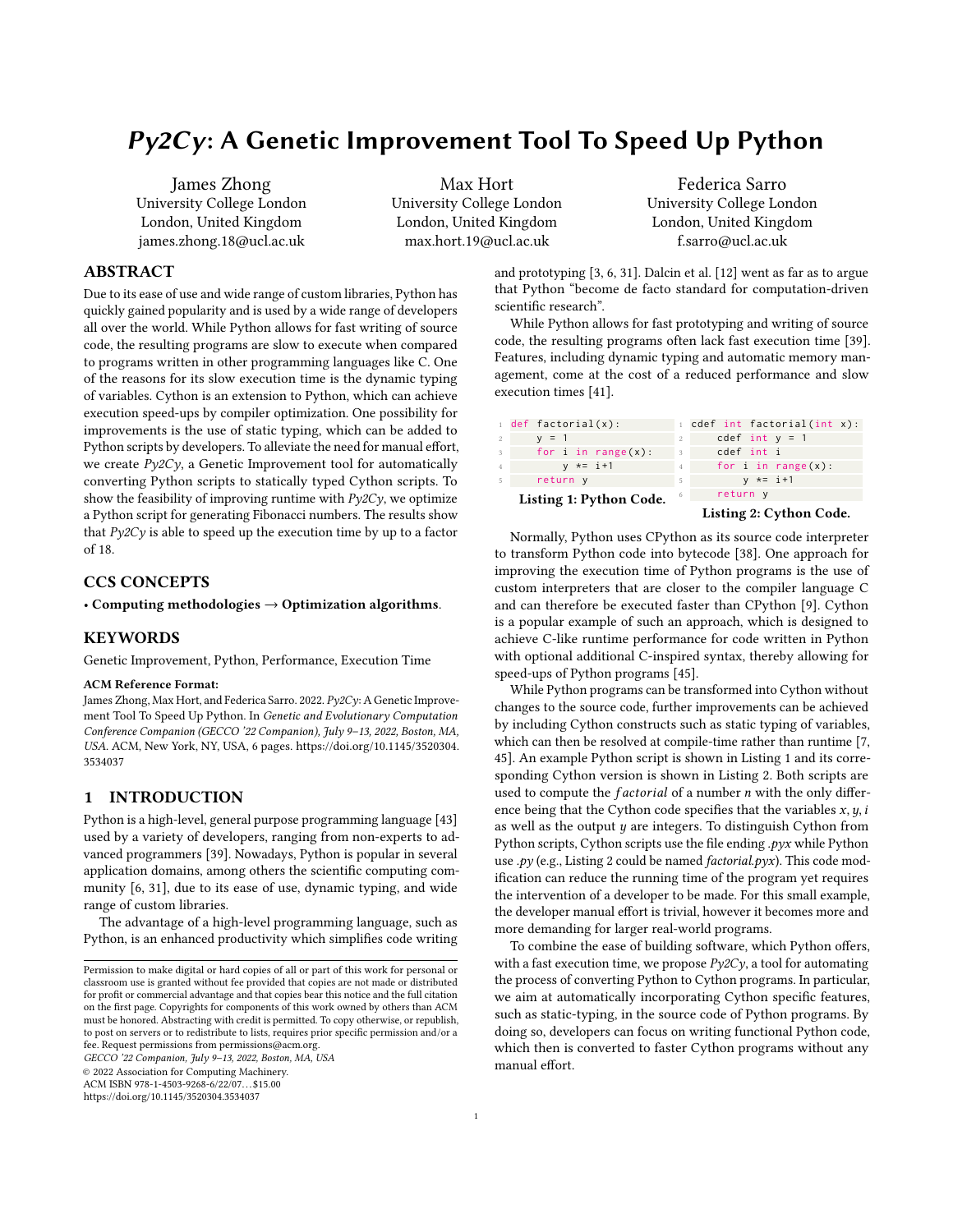For this purpose, we use Genetic Improvement [\[24,](#page-5-12) [25\]](#page-5-13), a Search Based Software Engineering [\[20\]](#page-5-14) technique proposed to automatically adapt source code in order to improve its non-functional properties. In the past, GI has been used to improve software intended for a variety of tasks, including data mining, financial modeling and image processing [\[32\]](#page-5-15). Moreover, GI was successful in reducing the execution time of programs [\[26,](#page-5-16) [33\]](#page-5-17).

To summarise, the main contributions of our work are:

- the first proposal to speed up Python programs running time by using GI;
- Py2Cy, an automated GI tool for converting Python to Cython;
- a feasibility study of the proposed tool;

The  $Pv2Cv$  source code and our experimental data is publicly available to allow for reproduction and extension of our work: [https://github.com/SOLAR-group/Py2Cy.](https://github.com/SOLAR-group/Py2Cy)

The rest of the paper is organized as follows. Section [2](#page-1-0) provides the reader with an overview of the existing work in this area. Section [3](#page-2-0) provides some background on Cython and presents our proposed tool  $P\gamma 2C\gamma$ . The experimental design and results are described in Section [4.](#page-3-0) Following, Section [5](#page-4-0) concludes the paper and gives some recommendations for future work.

#### <span id="page-1-0"></span>2 RELATED WORK

In this section, we present related work on approaches for speedingup Python programs. Additionally, we outline existing work on Genetic Improvement, including techniques that have been applied to improve Python programs.

#### 2.1 Speeding-up Python

Python is a high-level programming language that trades execution time in favour of ease to use. To combat this shortcoming, several approaches have been applied [\[29\]](#page-5-18).

Among others, the execution time of Python programs has been reduced by the use of parallelization [\[14,](#page-5-19) [39\]](#page-5-2). For example, Jacob and Singer [\[23\]](#page-5-20) proposed an automated framework to enable the parallelization of loops and achieved speed-ups over the native Cpython interpreter of Python programs.

Garg and Amaral [\[15\]](#page-5-21) achieved speed-ups by executing selected parts of Python program on the GPU instead of running the entire program on a CPU. For numeric and scientific problems, high performance libraries, such as NumPy, SciPy and Theano can be used [\[21,](#page-5-22) [42,](#page-5-23) [44\]](#page-5-24). These libraries provide Python APIs which implemented functions in C or C++ [\[6\]](#page-5-3).

Furthermore, several compilers have been proposed in the past, which provide a faster compilation time than the native CPython interpreter [\[2,](#page-5-25) [17,](#page-5-26) [34,](#page-5-27) [41\]](#page-5-7). In addition to the proposal of new Python interpreters, several benchmarks exist to compare their performance [\[2,](#page-5-25) [30,](#page-5-28) [36,](#page-5-29) [38\]](#page-5-8). PyPy [\[37\]](#page-5-30) is a popular Python implementation written in RPython, which is statically compiled and adds features, such as garbage collection and a Just-in-Time compiler [\[29\]](#page-5-18). Another popular extension for Python is Cython, which allows for an extension of Python with C data types and will be the focus of our experiments. More information on Cython is provided in Section [3.](#page-2-0) Our work is the first to propose the use of Genetic Improvement to speed up the execution of Python programs as a means of automated program translation from Python to Cython.

## 2.2 Genetic Improvement

Genetic Improvement (GI) is a Search Based Software Engineering (SBSE) [\[20\]](#page-5-14) technique which applies modifications to program source code to achieve improvements of non-functional and functional properties. Frequently, programs are changed by deleting or replacing existing, or inserting new source code lines [\[11,](#page-5-31) [26,](#page-5-16) [27\]](#page-5-32). GI has been successfully applied to large range of domains [\[32\]](#page-5-15) to reduce programs execution time [\[26,](#page-5-16) [33\]](#page-5-17), memory consumption [\[46\]](#page-5-33), and energy consumption [\[11\]](#page-5-31).

Langdon and Harman [\[26\]](#page-5-16) applied GI to a DNA sequencing system and found variants of the program that could operate 70 times as fast as the initial program without deterioration in functionality. In particular, mutations have been applied to lines of codes that are executed frequently when running the program.

In contrast to work which applied GI to programs offline and transfer improvements to live systems later on, Haraldsson et al. [\[19\]](#page-5-34) integrated GI in live system (Janus Manager) which allowed for continuous self-improvements. During daytime, when users access the systems, interactions are recorded and collected, such that GI can improve the systems afterwards, based on caught exceptions. Ultimately, developers decide which patches to integrate, which simplifies maintenance.

To support practitioners, tools have been provided. One example for this is Gin, a toolbox for GI experiments for the Java ecosystem. Gin can be used to automatically transform and test Java projects [\[10\]](#page-5-35). GenProg is a tool that can be used for automated program repair [\[28\]](#page-5-36). Program variants are evolved and evaluated against existing test suites to retain functionality and resolve defects. An et al. [\[4\]](#page-5-37) created the tool Python General Framework for Genetic Improvement (PyGGI), to allow for an easy use of GI techniques for multiple programming languages, such as Java, C, or Python. They showed, in cases studies, that PyGGI is able to be used for program repair and the improvement of non-functional performance characteristics, such as running time. In addition to lexical modification (i.e., physical lines of program source code), Version 1.1 of PyGGI supports syntactic modification of Python (i.e, modification of statements in the Abstract Syntax Tree) [\[5\]](#page-5-38). Version 2 enabled XML-based intermediate program representation for C, C++, C and Java programming languages [\[3\]](#page-5-5).

Ackling et al. [\[1\]](#page-5-39) proposed pyEDB (python evolutionary debugger), a method for automated repair of Python programs. They represented Python programs as Abstract Syntax Trees and applied modifications to repair two types of defects: incorrect relational operators  $(<, , >, ==)$ , and incorrect variable names.

Haraldsson et al. [\[18\]](#page-5-40) applied GI to repair three small Python programs and investigate the relation between fitness (number of tests passed) and number of incremental changes to the program. Frequently, the fitness of programs did not change after a single mutation of the programs.

Unlike existing work for GI on Python [\[1,](#page-5-39) [18\]](#page-5-40), we do not intend to use GI for improving functional performance of Python apps (e.g., fixing bugs) but aim to speed-up execution times. In particular, we use GI to convert Python to Cython programs and integrating statistical typing (i.e., inserting new lines of code).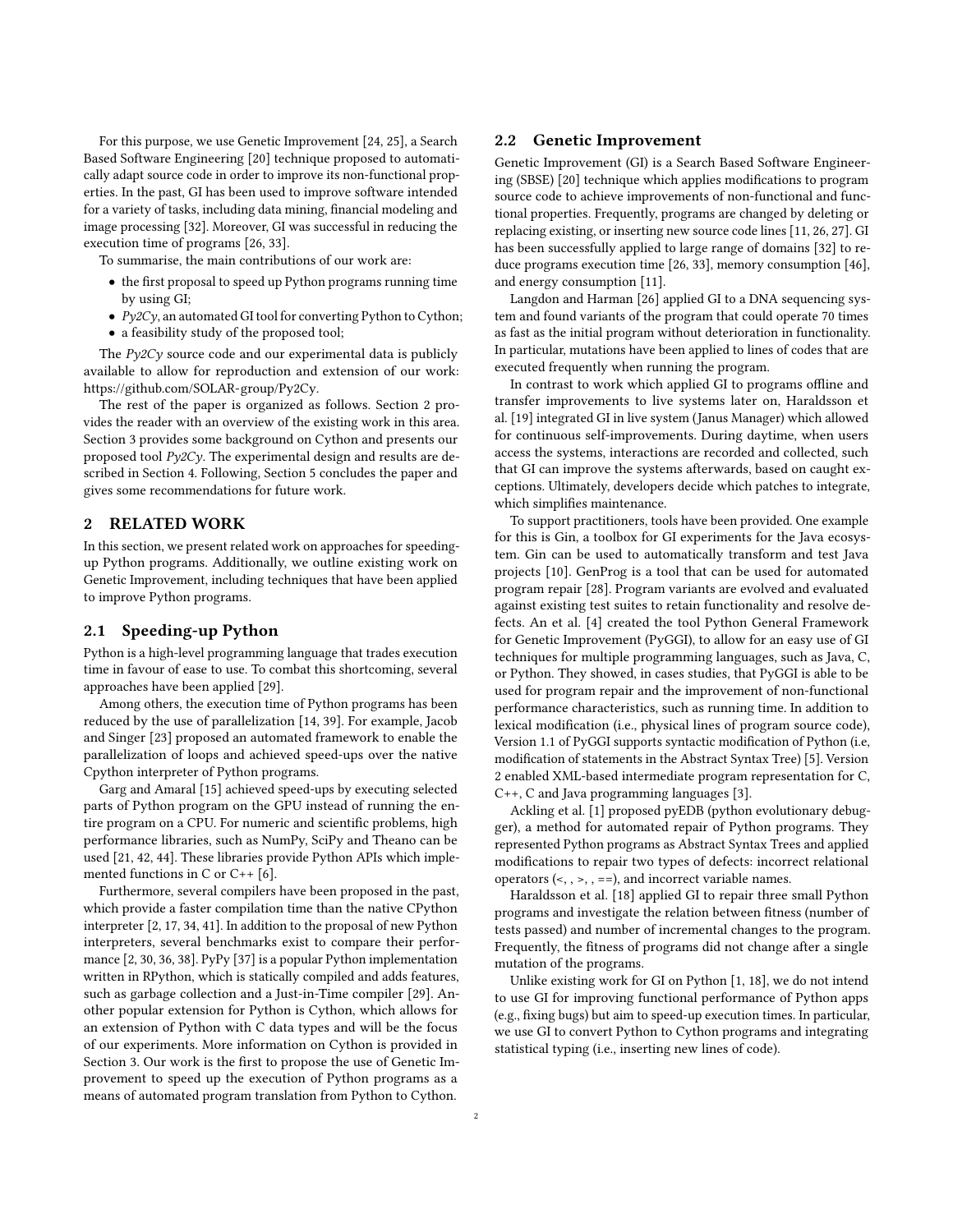## <span id="page-2-0"></span>3 PROPOSED APPROACH

In this section, we first give an overview of the Cython interpreter, and then explain how we realised  $Py2Cy$  using GI to automatically convert Python programs into Cython ones. At first, we outline the program representation and then operators to adapt the program.

## 3.1 Cython

Cython is an extension to Python, which provides a programming language and an optimized compiler [\[38\]](#page-5-8). Cython extends Python with access to C data types and functionalities [\[12\]](#page-5-6). Using features such as static typing of variables, the execution time of Python programs can be sped-up, because the interpreter does not need to determine variable data types anymore [\[38\]](#page-5-8).

Generally speaking, Python code is already valid Cython code, as Cython is a superset of the Python programming language [\[38,](#page-5-8) [45\]](#page-5-10). Any part of the code that Cython cannot determine statically is compiled with Python semantics instead. Therefore, Python code can be executed by the Cython interpreter, but it can also be extended with Cython constructs to achieve performance improvements [\[45\]](#page-5-10). According to the Pareto Principle, most computer programs spend 80% of the run-time executing only 20% of the code [\[16\]](#page-5-41), so editing small parts of the program can in theory achieve drastic improvements.

The cdef statement can be used to define local and module level variables. They can also be used to declare any C datatype, including the standard ones: char, short, int, long, long long as well as their unsigned versions, bint (boolean) and pointers. In addition to this, it can also be used to include user-defined extension types. Functions that are declared using cdef can take either Python object or C values as parameters and also return either Python object or C values. Lastly, cpdef is a hybrid function between Python's def and Cython's cdef, allowing both Python and C functions to call it.

To run the Cython code, it needs to first compile into a C/C++ file. It then compiles the  $C/C++$  file into an extension module which is directly importable from Python.

## 3.2 Cython Syntax Tree

Cython parses its source code into an Abstract Syntax Tree (AST) during the compilation process, with each node representing a specific syntax, language feature or certain operation for code generation. Although the AST's structure and methods are not intended for public consumption in the current iteration of Cython, it can be accessed using its compiler source code libraries. Every node in the AST extends from the base Node type, where the root of each tree is a Module node and each node contains a "child attributes" variable defining its child nodes. A sample code snippet of Cython code and its AST are shown in Listing [3](#page-2-1) and Listing [4.](#page-2-2) Notably, all nodes representing segments of code that can be statically typed also have an equivalent untyped node with a different name and structure, with the exception of the method argument node. When the Cython AST is generated from pure Python code, all nodes will use the untyped version. The equivalent typed and untyped nodes of each language feature can be seen in Table [1.](#page-2-3)

The conversion from Cython code to a visual form of its AST can be seen between listings [3](#page-2-1) and [4.](#page-2-2) We can see that each script starts with the root ModuleNode, and each inner scope is defined by a body. In addition, the positions are given for each node in the

<span id="page-2-3"></span>

| Code Feature         | Untyped Node | <b>Typed Node</b> |
|----------------------|--------------|-------------------|
| Method Definition    | DefNode      | CFuncDefNode      |
| Method Arguments     | CArgDeclNode | CArgDeclNode      |
| Variable Declaration | ExprNode     | CVarDefNode       |
| Unassigned Variable  | ExprStatNode | CVarDefNode       |

Table 1: Untyped and Typed node names

form  $pos = (name : r : c)$ , where *name* is the name of the file, and  $r$  and  $c$  are the row and column of the node's position in the file. The AST also depicts how each typed node has both a base-type node and a declarator child node as its attributes, seen in line 2 and 3 of Listing [4.](#page-2-2) The base-type node is for assigning a type and the declarator is used to define the name of the method or variable. There is also a variable assignment in Line 2 and an undeclared variable in Line 3 of the Cython code in Listing [3](#page-2-1) that translates to lines 10-16 of the AST. StatListNodes are nodes that store all the variable declarations that are in a group within the same scope. As seen in line 13 of the AST, an additional default value is given to a variable that has been assigned .

<span id="page-2-1"></span>cdef long factorial (int x):

- cdef long  $a = 0$ cdef long b
- 4 **...**

#### Listing 3: Cython Code Sample

<span id="page-2-2"></span>

| $\mathbf{1}$   | $(root): ModuleNode(pos=(fib:1:0))$                             |
|----------------|-----------------------------------------------------------------|
| $\mathbf{2}$   | - body: CFuncDefNode(pos=(fib:1:5))                             |
| 3              | - base_type: CSimpleBaseTypeNode(pos=(fib:1:5))                 |
| $\overline{4}$ | - declarator: CFuncDeclaratorNode(pos=(fib:1:19))               |
| 5              | - base: CNameDeclaratorNode(pos=(fib:1:9))                      |
| 6              | - args[0]: CArgDeclNode(pos=(fib:1:20))                         |
| $\overline{7}$ | - base_type: CSimpleBaseTypeNode(pos=(fib:1:20))                |
| 8              | - declarator: CNameDeclaratorNode(pos=(fib:1:26))               |
| Q              | - body: StatListNode(pos=(fib:2:4))                             |
| 10             | - stats[0]: CVarDefNode(pos=(fib:2:9))                          |
| 11             | - base_type: CSimpleBaseTypeNode(pos=(fib:2:9))                 |
| 12             | - declarators[0]: CNameDeclaratorNode(pos=(fib                  |
|                | $: 2: 14)$ )                                                    |
| 13             | - default: IntNode(type= <cnumerictype long="">)</cnumerictype> |
| 14             | - stats[1]: CVarDefNode(pos=(fib:3:9))                          |
| 15             | - base_type: CSimpleBaseTypeNode(pos=(fib:3:9))                 |
| 16             | - declarators[0]: CNameDeclaratorNode(pos=(fib                  |
|                | $:3:14)$ )                                                      |
| 17             |                                                                 |

#### Listing 4: Cython AST Sample

All modifications to the tree are performed using tree visitor transforms. To create custom modifications to the tree, the visitor class supplied can be extended from. The visitor will match the visitor methods for each node using its name in the form: visit\_exampleNode, where example is the name of the specific node class. In addition, there are also helper methods to easily convert the source code to and from its AST representation.

## 3.3 The Py2Cy Tool

This section outlines our  $Py2Cy$  tool, which follows a procedure inspired by PyGGI [\[3,](#page-5-5) [4\]](#page-5-37) and GIN [\[10\]](#page-5-35), as illustrated in Figure [1.](#page-3-1)

Py2Cy first converts a Python script into its AST as an intermediate representation and performs type injections before converting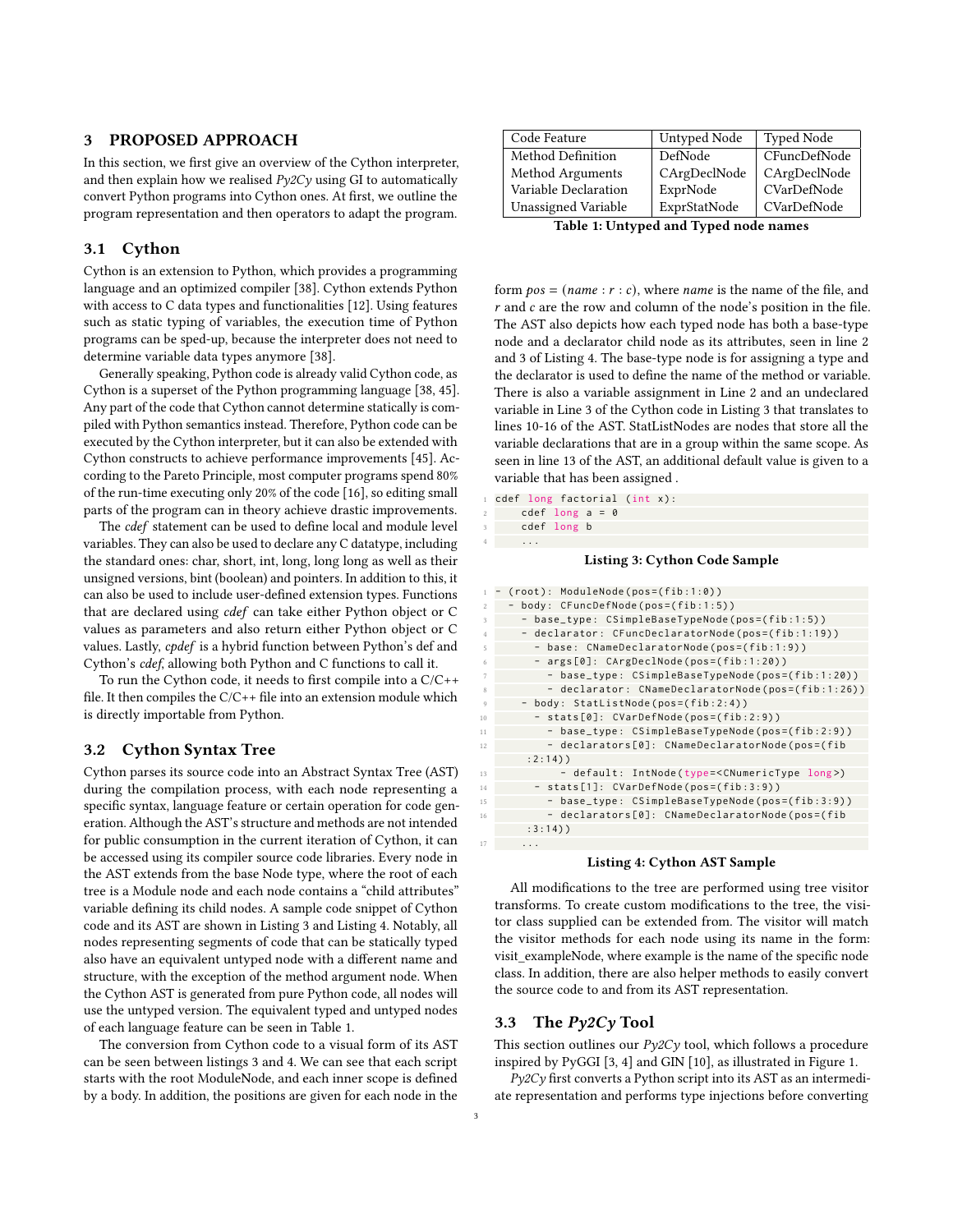it back into source code. It then attempts to compile the code dynamically and run it to test its runtime and output. To implement type injection, the file is first preprocessed so that new cdef declaration nodes (CVarDefNode) are created for every variable name and inserted into their respective scopes. These declarations act as the possible modification points for the type insertions. Once the position of the node and the new type is chosen, the visitor class visits the tree to find and edit the appropriate node and the type is modified by changing the CSimpleBaseTypeNode attached that that node. Once the patch is complete, the new AST is written to a temporary .pyx file.

To compile the code, the tool uses the subprocess module to spawn an intermediate shell process and run the "Cythonize" command on the .pyx file. This compiles it into a  $C/C++$  file and then compiles the C/C++ file into an extension module which is directly importable from Python. If the code compiles, then it is dynamically imported into the code and run to test its run time speed, intended output value and other metrics. Once the patch is evaluated, another patch may be created based on the results.

<span id="page-3-1"></span>

Figure 1: Py2Cy Pipeline

#### <span id="page-3-0"></span>4 EXPERIMENTS

In this section, we describe the feasibility study we have carried out to assess whether our proposed tool, Py2Cy, can be used to reduce the running time of Python code by using Cython and static typing. In particular, we aim to answer the following research question:

## To what extend  $Py2Cy$  is able to improve the runtime of Python programs?

To answer this question, we consider a small program (see Section [4.1\)](#page-3-2) and perform a search (see Section [4.2\)](#page-3-3) to generate Cython variations of the same program with additional static typing.

## <span id="page-3-2"></span>4.1 Program to Optimize

This section presents the Python program we aim to optimize in our experiments.

While C scripts have been used for evaluating GI for improving runtime [\[3\]](#page-5-5), we could not find suitable Python benchmarks for runtime improvements. Therefore, we selected a program to optimize according to two criteria: 1) existing scripts; 2) at least one test case available. The first criteria ensures that we do not impact the performance of our framework by influencing the source code. The second criteria allows for a verification of the program output such that no faults are inserted after modification.

Ultimately, we chose Project Euler  $^1$  $^1$  as a source for our Python scripts. This is in accordance with Fritz and Hage [\[13\]](#page-5-42), who investigated Project Euler scripts for type inference. Project Euler provides a collection of challenging computational problems where each has a verifiable output. Furthermore, Python scripts are available and designed by members of the community.[2](#page-3-5) Listing [5](#page-3-6) illustrates the Python script we investigate. In particular, we chose the tasks of generating the first  $n$  Fibonacci numbers. We consider four variables for optimization  $(n, a, b, i)$  which are distributed over two scopes.

<span id="page-3-6"></span>

|                | $1$ def fib(n): |          |  |                          |  |  |  |  |  |
|----------------|-----------------|----------|--|--------------------------|--|--|--|--|--|
| $\overline{a}$ |                 | $a = 0$  |  |                          |  |  |  |  |  |
| 3              |                 | $h = 1$  |  |                          |  |  |  |  |  |
|                |                 |          |  | for $i$ in range $(n)$ : |  |  |  |  |  |
| 5              |                 |          |  | $a, b = b, a + b$        |  |  |  |  |  |
| 6              |                 | return a |  |                          |  |  |  |  |  |

Listing 5: Computing the nth Fibonacci number.

#### <span id="page-3-3"></span>4.2 Computational Search

In this Section, we describe the search procedure and modification operators applied to convert Python to Cython scripts.

Existing approaches for GI frequently use three types of mutation: deleting of a line of code, insertion of a line of code, replacement of a line of code [\[11,](#page-5-31) [26,](#page-5-16) [27\]](#page-5-32). For our investigation, we assume that the available Python source code is bug-free, and we solely aim to reduce execution time by including Cython constructs (i.e., static typing). Therefore, we only use one mutation operator, which adds one out of eight static data types to an existing variable of the script: char, short, int, long and float.

Due to the oversee-able search space (i.e., the investigated Python script has four variables, see Listing [5\)](#page-3-6), we decided to perform an exhaustive search to generate all possible modifications of the source Python script. Additionally, since the method is only called once in each iteration, its return type is not inserted as it would provide negligible differences.

While our exhaustive search is able to produce various Cython scripts, we need to determine if improvements over the original Python script have been achieved. In particular, the Cython scripts are not able to achieve improvements if any of these rules apply:

- Compilation Error;
- Incorrect output;
- Slower execution time.

Given that the solution for the problem at hand is known (i.e., nth Fibonacci), we can perform a test for the output of the script and determine the correctness of the output.

## 4.3 Validation and Evaluation Method

Due to noisy measurements when determining the execution time of Python programs [\[8\]](#page-5-43), we repeat our experiments 30 times. We then compare the average run time of the modified Cython programs with two baseline, the unmodified Python program and an untyped Cython program. We use boxplots to illustrate runtime improvements.

For our experiments, we consider two exemplary values for  $n$ : 25, 75. By doing so, we want to show that  $Py2Cy$  is able to generate

<span id="page-3-4"></span><sup>1</sup>https://projecteuler.net/

<span id="page-3-5"></span><sup>2</sup>https://github.com/TheAlgorithms/Python/tree/master/project\_euler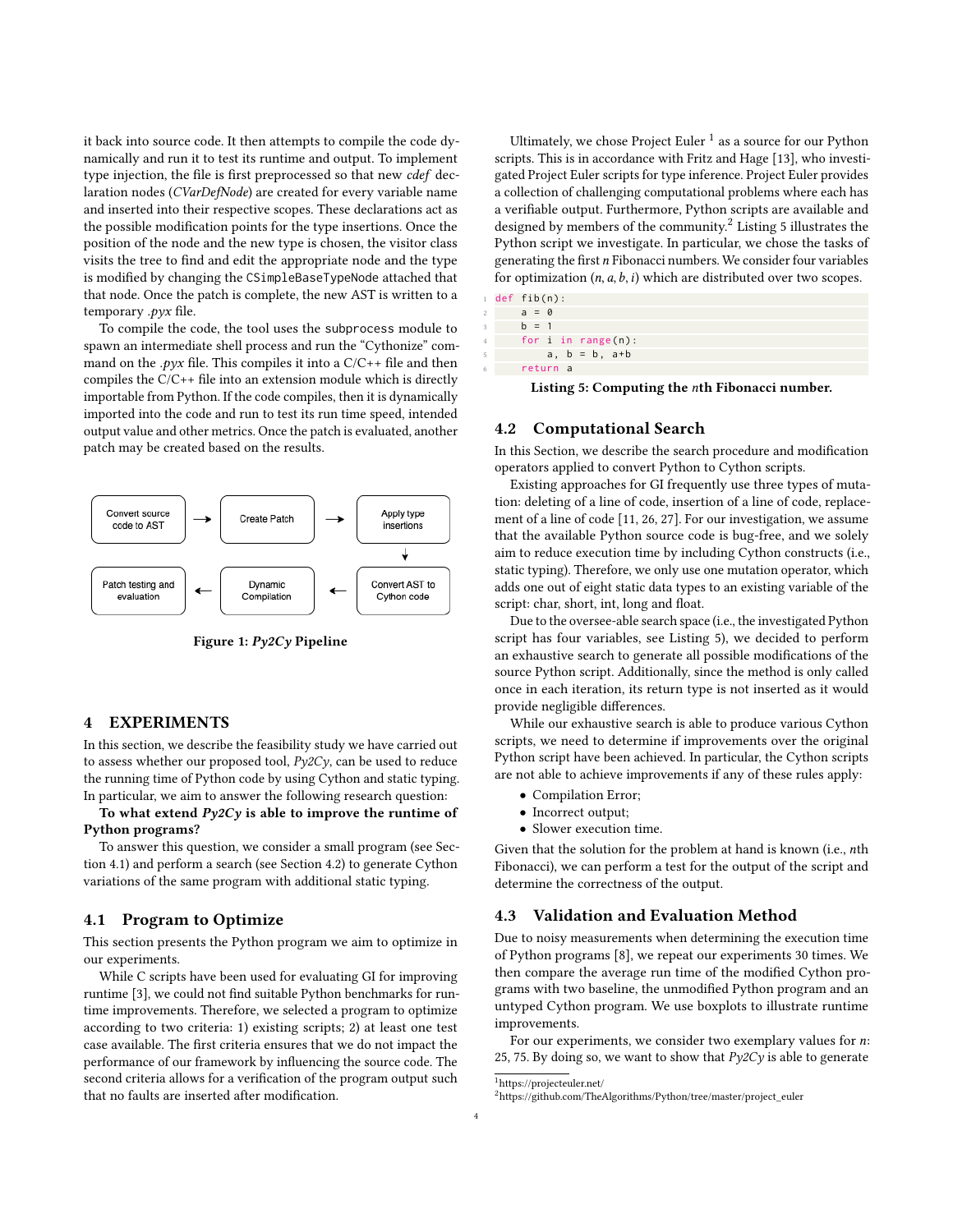<span id="page-4-1"></span>

| Fibonacci | Successful | Compilation   Incorrect |       |  |
|-----------|------------|-------------------------|-------|--|
| Term      |            | Errors                  | Value |  |
| 25        | 117        | 268                     | 240   |  |
| 75        | 28         | 268                     | 329   |  |

Table 2: Computational Search Results.

different Cython scripts, tailored to the problem at hand. Moreover, investigating two cases gives insights on potential reasons for incorrect outputs, such as integer overflows.

## 4.4 Results

To answer our research question, we use an exhaustive search to create and evaluate 625 Cython scripts for both finding the 25th and 75th Fibonacci numbers.

Table [2](#page-4-1) shows statistics obtained from the search. In total, there were 268 compilation failures due to incompatible datatype errors (e.g., a string variable is used for numeric operations) or invalid type conversions. Moreover, some Cython scripts produced a different output than our original Python script. The reason for this can be found in integer overflows, such as the solution is beyond the scope of integers. This explains why the results for finding the 75th Fibonacci number contains 89 more incorrect values than the search for the 25th Fibonacci number. The former requires the use of the long data type to calculate the larger terms. For the remaining Cython scripts, we measure the running time to check whether our framework can be used to automatically improve Python scripts by adding static typing with Cython.

Figure [2](#page-4-2) illustrates a log boxplot of 30 repeated runtime measurements for each optimal patch found by the scripts and compares them to an untyped Cython and pure Python version. The exact average run-time obtained for typed Cython compared to Python are  $2.08*10^{-7}$ s and  $9.56*10^{-7}$ s, respectively for n=25, which means the use of static typing sped Python up by a factor of 4.5. For n=75 the runtimes are 2.09\*10−<sup>7</sup> s compared to 3.81\*10−<sup>6</sup> s, showing a more dramatic increase in speed by around a factor of 18 with typed Cython. This increase in the speed factor suggests that Cython's improvements are more prominent in programs that require heavier computation. It is also worth noting that the untyped Cython showed slight increases in speed on average compared to Python but was still significantly slower than its typed variation. Therefore, adding static types is necessary to achieve a substantial difference.

Listings [6](#page-4-3) and [7](#page-4-4) show the optimal patches found by the  $Py2Cy$ and used to compute the runtimes.

<span id="page-4-4"></span><span id="page-4-3"></span>

|                | def fib(short n):                                                       |                | $1$ def fib(short n):    |
|----------------|-------------------------------------------------------------------------|----------------|--------------------------|
| 2              | cdef int a                                                              | $\mathfrak{D}$ | cdef long a              |
| 3              | cdef int b                                                              | 3              | cdef long b              |
| $\overline{4}$ | cdef short i                                                            | $\overline{4}$ | cdef short i             |
| 5              | $a = 0$                                                                 | 5              | $a = 0$                  |
| 6              | $h = 1$                                                                 | 6              | $h = 1$                  |
| 7              | for $i$ in range $(n)$ :                                                | 7              | for $i$ in range $(n)$ : |
| 8              | $(a, b) = (b, a+b)$                                                     | 8              | $(a, b) = (b, a+b)$      |
| 9              | return a                                                                | 9              | return a                 |
|                | $\mathbf{r} \cdot \mathbf{r}$ . The state $\mathbf{r} \cdot \mathbf{r}$ |                |                          |

Listing 6: Best patch n=25. Listing 7: Best patch n = 75.

<span id="page-4-2"></span>Typed Cython<br>Untyped Cython  $-12$ <sup>s</sup> Python  $-13.0$  $-13.5$  $-14.0$  $-14.5$  $-15.0$  $-15.5$  $n = 25$  $n = 75$ 

Figure 2: Run-times Boxplots for computing Fibonacci numbers.

#### <span id="page-4-0"></span>5 CONCLUSIONS AND FUTURE WORK

In this paper, we investigated the effectiveness of using Cython with static typing to improve the runtime of Python programs.

For this purpose, we proposed  $Py2Cy$ , a GI tool for inserting static types into the Python AST for obtaining an automatic conversion to Cython. We applied  $Py2Cy$  to convert a Python script (i.e., the sum of *n* Fibonacci numbers) into a Cython script with static typing. Our results showed that  $P\gamma 2C\gamma$  is successful in reducing the runtime by a factor of 4.5 and 18 for calculating the 25th and 75th Fibonnaci term, respectively, from a pure python script.

We aim to further develop  $Py2Cy$  to include more static-typing features. Firstly, it would be useful to automatically declare loop iteration index variables before the loops, as this is common Cython practice. The number of types to test in the patches will also be expanded to allow for editing programs with a larger variety of possible types. Additionally, Cython pointers can be looked at to achieve typing for arrays and adding cpdef declarations can also be considered, to make methods callable from both Cython and Python.

Although  $P\gamma 2C\gamma$  will only be able to achieve efficiency improvements to Python, it can be used in conjunction with PyGGI [\[3\]](#page-5-5) to make functional improvements such as fixing bugs before its translation to statically typed Cython.

While we were able to show the feasibility of applying  $Py2Cy$ for runtime improvements, there are further tasks that can be performed to strengthen our findings in future work. Further experiments can be conducted on additional problems of higher complexity (i.e., more variables to type), which will increase the search space. With the consideration of complex optimization problems and larger search spaces, the use of sophisticated search algorithms, such as Hill Climbing [\[3\]](#page-5-5) or Genetic Algorithms, becomes interesting. Moreover, static inference tools [\[13,](#page-5-42) [22,](#page-5-44) [35,](#page-5-45) [40\]](#page-5-46) could be considered such that the search focuses on likely variable types rather than choosing types at random.